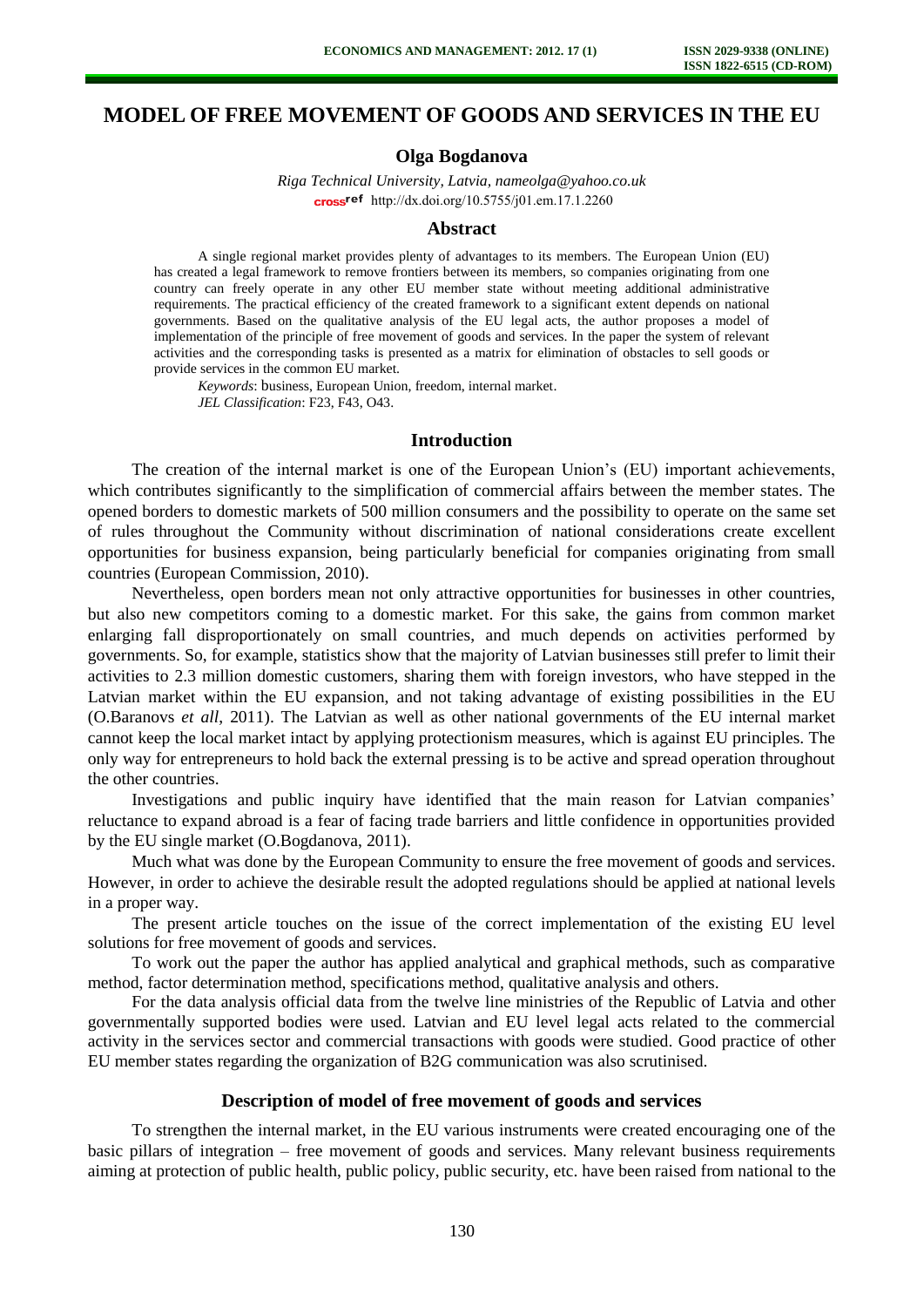EU level, replacing national legal acts by the EU regulations and directives. The best effect for the creation of the truly common market could be reached only if the implementation of integration instruments is harmonized in all the member states. It is also highly important to ensure that each particular instrument supplements another achieving together the synergy effect.

To effectively use the benefits of the EU its member states should not only technically transpose the EU measures into the national legislation, but clearly understand the system of the instruments at the regional (EU) and at the national level, as well as coherently see the link with the correspondent tasks.

Based on the analysis of the EU functional principles and the priorities set by the Treaty on the Functioning of the European Union, the author proposes a model of correlation between the principle of free movement of goods and services in the EU on the one hand, and the positive impact of the principle on each particular member state, on the other hand (European Commission, 2010; European Communities, 2010).

Figure 1 demonstrates a generic development model of an EU member state based on the appropriate application of the principle of free movement of goods and services.



**Figure 1.** Generic model of free movement of goods and services

Figure1 shows that the strategic aim of an EU member state is an effective functioning of free movement of goods and services. Only if the mentioned principle successfully functions in practice can a member state fully enjoy the potential provided by the EU.

The main task for ensuring the principle is to eliminate existing and potential barriers to the free movement of goods and services.

In the context of the model the author has defined the three categories of measures fostering free movement of goods and services:

- preventive measures;
- reactive measures;
- corrective measures.

Figure 2 shows the system of the mentioned above measures coping with administrative barriers when selling goods or providing services in the EU.

The aim of preventative measures is not to allow regulatory barriers to free movement of goods and services when a draft legal act is under its elaboration, critically assessing the proposed requirements before their adoption. Governments should strictly follow the principle of proportionality, necessity, and nondiscriminatory introducing any requirement to entrepreneurship.

The aim of reactive measures is to ensure an effective communication process between public authorities and businesses, providing exhaustive information on existing administrative requirements, as well as ensuring opportunities to get the necessary licenses, registrations and other authorizations as simple and fast as possible. According to EU law, member states shall also recognize the authorizations granted in other EU member states.

The aim of corrective measures is to eliminate market imperfections appearing from imperfect application of reactive measures, or preventing non-compliance of a regulation with principles of Treaty on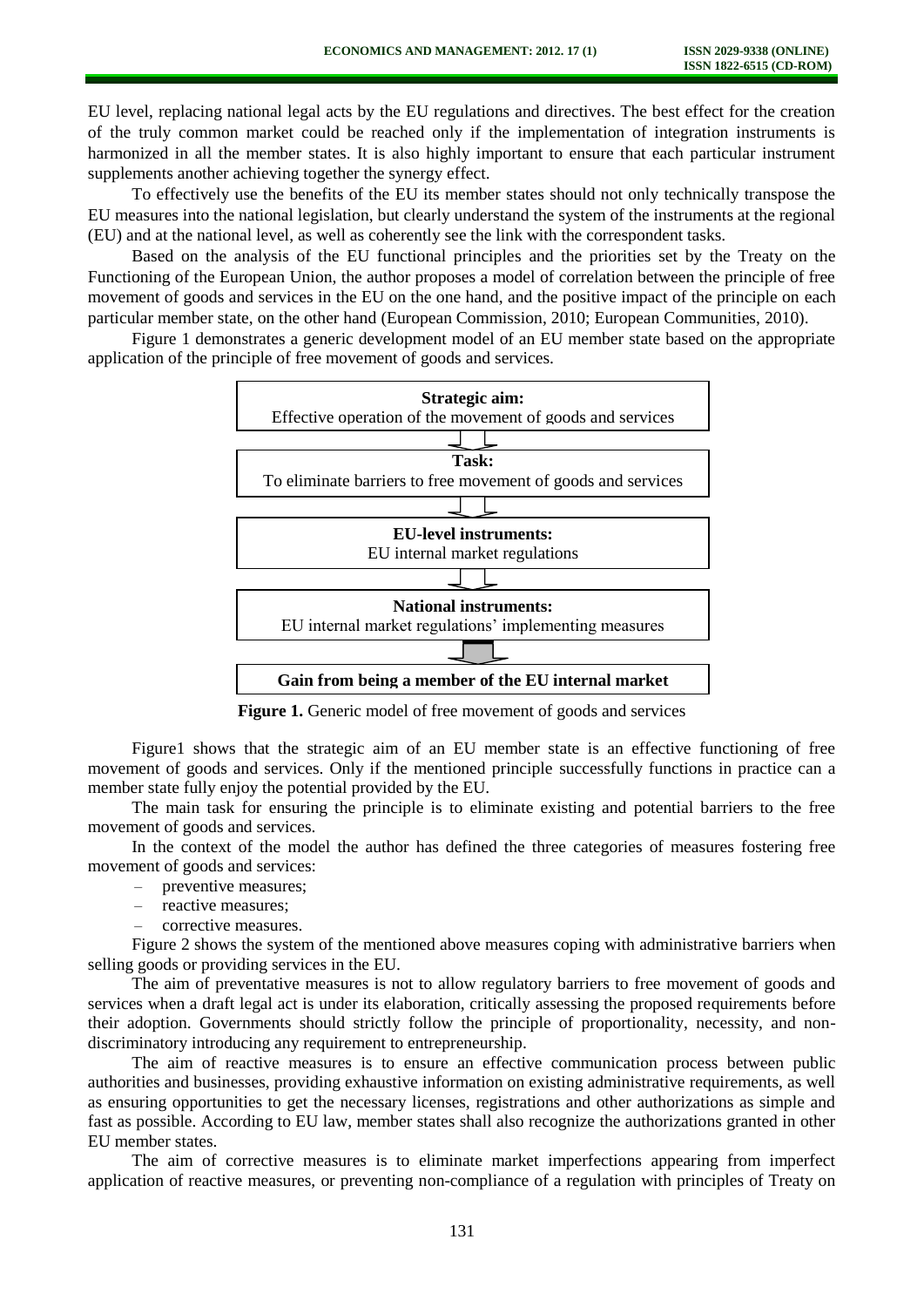the Functioning of the European Union.



**Figure 2.** System of the EU internal market encouragement measures

Figure 2 demonstrates that in the event that a preventative measure does not manage to fulfill its aim – to block an obstacle for free the movement of goods and services, a reactive measure should help companies to easily deal with corresponding requirements. In case the reactive measure fails to ensure simple access to a certain business activity, the failure of the market should be cured by corrective measures involving court or out-of-court dispute resolution mechanisms.

The desirable result of the implementation of the described above model is the minimum number of administrative requirements which are justified by reasonable grounds, which are clear and can be easily fulfilled also by electronic means and at a distance. In case of bottlenecks, an problem is to be considered individually and solved in the shortest possible time.

## **Approbation of the model for free movement of goods and services**

As a result of thorough analysis of the existing EU regulations the matrix for realization of free movement of goods and services has been created (European Communities, 1993, 1998, 2000, 2006; European Commission, 2001; European Communities, 2004, 2010). The matrix consists of the list of actions for elimination business obstacles, as well as the list of harmonized EU legal instruments for bringing the actions into effect (see Table 1). The matrix does not contain specific regulations, setting requirements to narrow fields of economics (such as medicine, transportation, notary, etc.) due to their nature and particular interpretation.

In Table1 the EU legal instruments are allocated according to their aims under preventive, reactive or corrective measures. Due to the considerable difference in regulations for services and goods, in Tab.1 the EU law characteristics for the two mentioned spheres are provided separately.

To implement the **preventive measures**, an EU member state should, first of all, notify draft national technical legal acts to the European Commission and the other EU member states. Within the three month period all the stakeholders can submit their comments and objections for the proposed national regulation. At the same time, each member state can also comment on drafts notified by other EU member states. The described procedure for the services sector is defined by Article 39 of Directive *2006/123/EC* on services in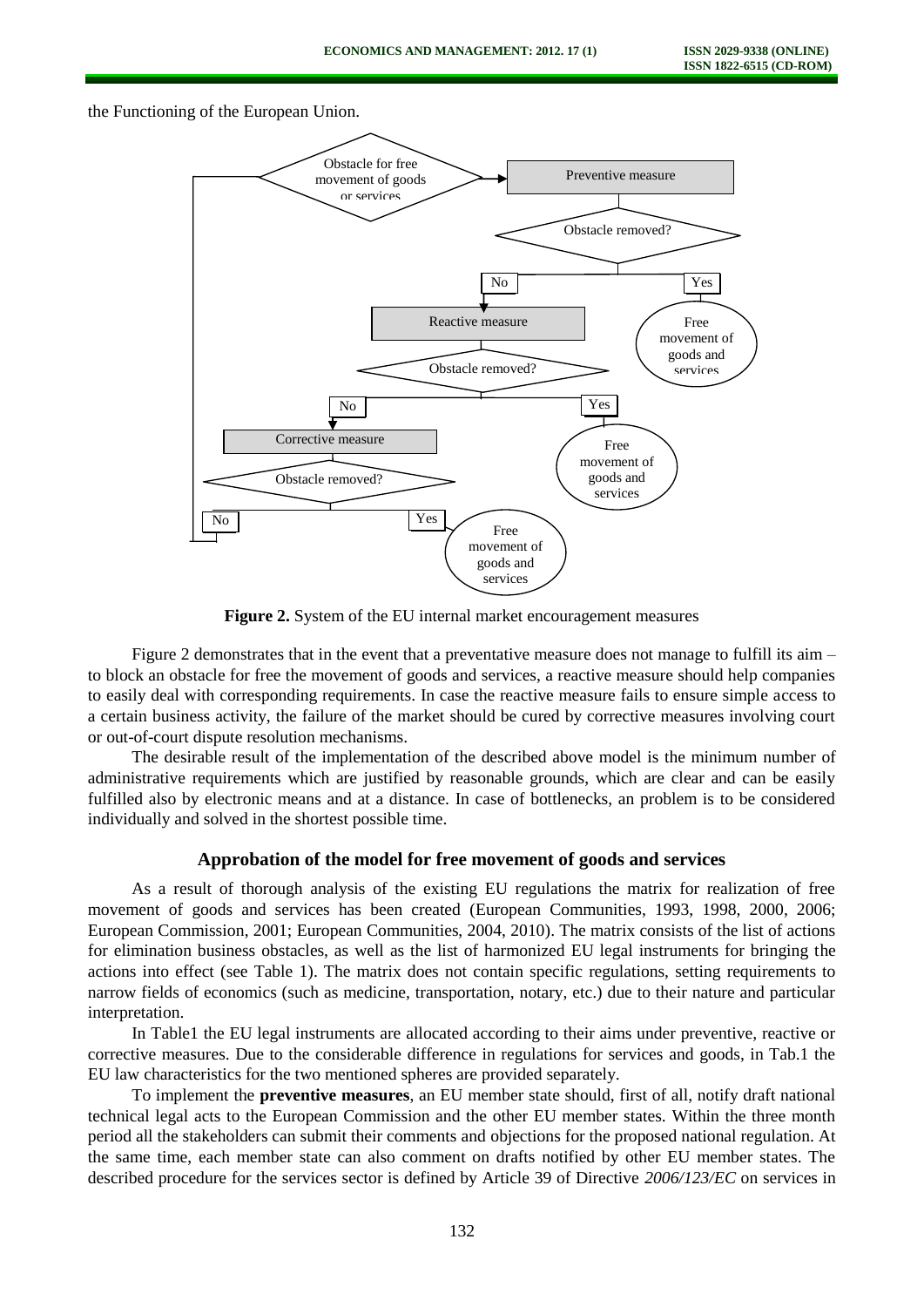the internal market (European Communities, 2006).

|                        | <b>Action</b>                                                                      | <b>EU</b> legal instruments                                         |                                                                                            |
|------------------------|------------------------------------------------------------------------------------|---------------------------------------------------------------------|--------------------------------------------------------------------------------------------|
|                        |                                                                                    | Services (a)                                                        | Goods (b)                                                                                  |
| Preventive<br>measures | 1. Notification of draft national<br>technical legal acts                          | Dir.2006/123/EC (Art.39)                                            | Dir.98/34/EC (Art. $8 - 9$ ),<br>Dir.98/48/EC, Reg. 315/93,<br>Reg.852/2004, Reg.853/2004, |
|                        | 2. Assessment of other EU<br>member states' draft national<br>technical legal acts |                                                                     | Reg.854/2004,<br>Reg.1924/2006,<br>Reg.1925/2006, Dir.94/62/EK                             |
| Reactive measures      | 3. Recognition of documents<br>issued by other EU member state                     | Dir.2006/123/EC (Art.16)                                            | Reg. 764/2008 (Art. 5 - 6)                                                                 |
|                        | 4. Cooperation of public<br>authorities from different EU<br>member states         | Dir.2006/123/EC (Art. 34)                                           | Reg. 764/2008 (Art. 11)                                                                    |
|                        | 5.Short-term obstacles warning<br>system                                           |                                                                     | Reg.2679/2008                                                                              |
|                        | 6.Information availability on<br>existing requirements                             | Dir.2006/123/EC (Art. 6-7)                                          | Reg. 764/2008 (Art. 9 -10)                                                                 |
|                        | 7. Electronic procedures                                                           | Dir.2006/123/EC (Art. 8)                                            |                                                                                            |
| Corrective<br>measures | 8. Out-of-court dispute<br>resolution mechanism                                    | COM(2001)0702; Council<br>conclusions on SOLVIT<br>network creation | COM(2001)0702; Council<br>conclusions on SOLVIT<br>network creation                        |

**Table 1.** Matrix for realization of free movement of goods and services in the EU

As it is demonstrated in Table 1, preventive measures for the free movement of goods are defined by Directive 98/34/EC of the European Parliament and of the Council of 22 June 1998 laying down a procedure for the provision of information in the field of technical standards and regulations and Directive *98/48/EC* of the European Parliament and of the Council of 20 July 1998 amending Directive 98/34/EC laying down a procedure for the provision of information in the field of technical standards and regulations (European Communities, 1998). The notification procedure for barriers to free movement of goods is considered also in the following specific regulations:

Council Regulation (EEC) No 315/93 of 8 February 1993 laying down Community procedures for contaminants in food (European Communities, 1993);

Regulation (EC) No 852/2004 of the European Parliament and of the Council of 29 April 2004 on the hygiene of foodstuffs (European Communities, 2004);

Regulation (EC) No 853/2004 of the European Parliament and of the Council of 29 April 2004 laying down specific hygiene rules for food of animal origin (European Communities, 2004);

Regulation (EC) No 854/2004 of the European Parliament and of the Council of 29 April 2004 laying down specific rules for the organization of official controls on products of animal origin intended for human consumption (European Communities, 2004);

Regulation (EC) No 1924/2006 of the European Parliament and of the Council of 20 December 2006 on nutrition and health claims made on foods (European Communities, 2006);

Regulation (EC) No 1925/2006 of the European Parliament and of the Council of 20 December 2006 on the addition of vitamins and minerals and of certain other substances to foods (European Communities, 2006);

European Parliament and Council Directive 94/62/EC of 20 December 1994 on packaging and packaging waste (European Communities, 1994);

Directive 2000/13/EC of the European Parliament and of the Council of 20 March 2000 on the approximation of the laws of the Member States relating to the labeling, presentation and advertising of foodstuffs (European Communities, 2000).

To ensure the functioning of **reactive measures** the following five actions should be taken .Firstly, the EU member states shall recognize the documents (certificates, diplomas, authorizations, etc.) issued by another member state. The requirement for the services sphere is legally set in the Article 16 of Directive *2006/123/EC*, claiming that public authorities shall not restrict the right of companies to provide services in a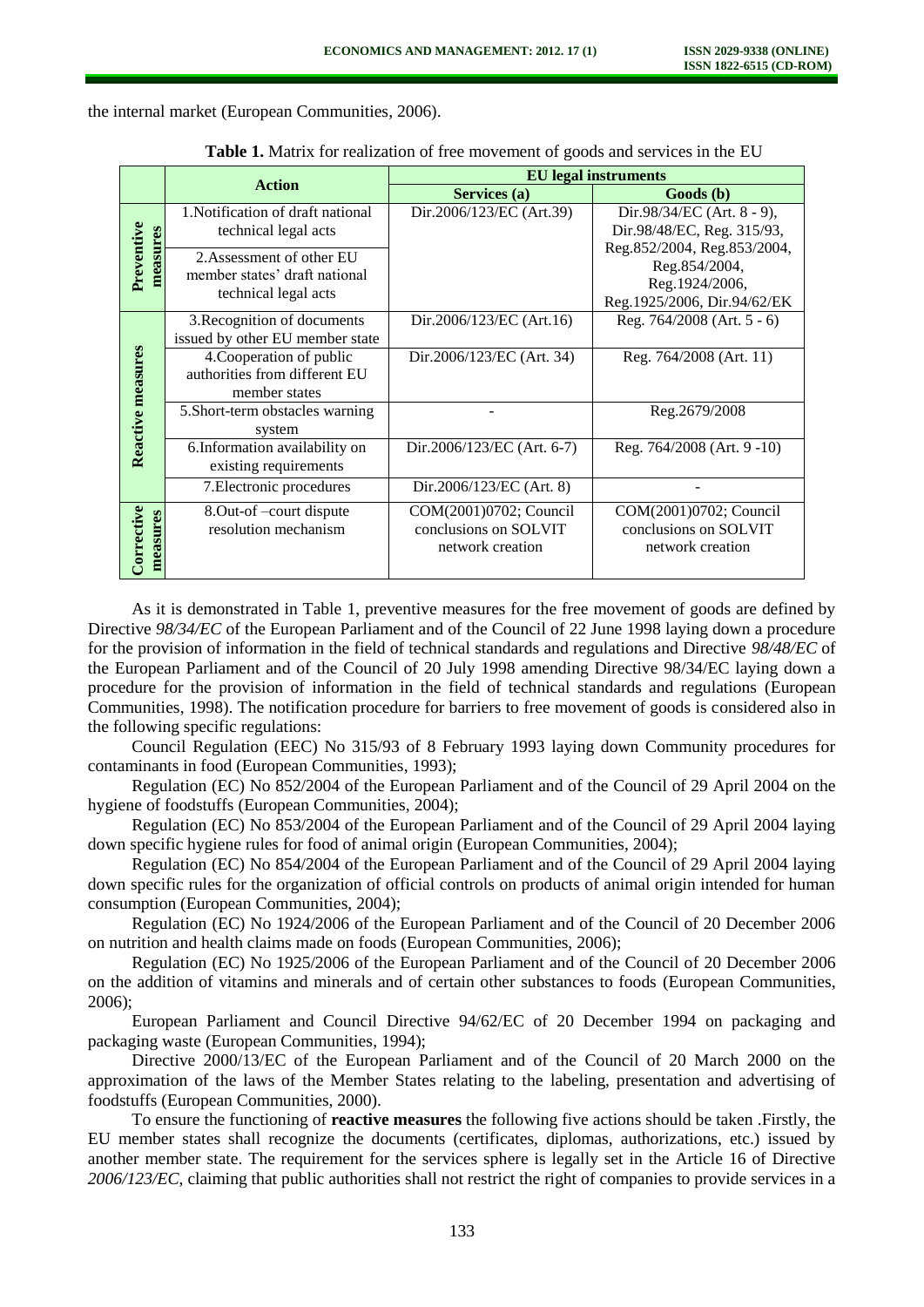member state other than in which they are established, requiring to receive authorization, register or choose a certain legal form for operation, prohibit to perform multidisciplinary activities or other way hinder commercial activity of a services provider (European Communities, 2006).

As for the free movement of goods, Article 5-6 of Regulation *764/2008* defines that the EU member states shall recognize certificates, measurement or test notifications and other documents which are necessary to legally launch a product to the market (European Communities, 2008).

Secondly, there should be effective administrative cooperation between the EU member states. The requirement to communicate between the competent authorities using a modern electronic system created by the European Commission (Internal Market Information System) is set in the Article 34 of Directive *2006/123/EC*. For example, if a competent authority of one country has concerns about a document issued by a competent authority of another country, it is possible to use the system to verify the authenticity of the document (European Communities, 2006).

Article 11 of Regulation *764/2008* defines the obligation for the EU member states to create a Product Contact Point (PCP) network to exchange information between the national PCP and / or competent authorities (European Communities, 2008).

Thirdly, it is highly important for governments to create a mechanism to rapidly react to possible unplanned obstacles hampering the free movement of goods and services and informing stakeholders (particularly businesses) of these. Unfortunately, the services sector does not have such a mechanism in its regulation. However, Regulation *2679/2008* defines the obligation to the EU member states to notify all the other EU member states on existing or planned short-term barriers to the free movement of goods (European Communities, 2008).

Fourthly, Article 6-7 of Directive *2006/123/EC* defines the necessity to create Points of Single Contacts, where companies can get exhaustive information on all the existing formalities and procedures necessary to fulfill to exercise services provision (European Communities, 2006). At the same time, Article 9-10 of Regulation *764/2008* sets to EU member states obligation to create PCP, ensuring that companies can receive information on technical or other requirements to introduce a product in the market (European Communities, 2008).

Fifthly, Article 8 of Directive *2006/123/EC* contains the requirement to national governments to ensure that all the procedures and formalities necessary for starting services provision is possible to fulfill electronically (European Communities, 2006). Currently, there is no requirement to ensure electronic procedures for administrative processes in goods' sector.

**Corrective measures** consider resolving problems with the free movement of goods or services. As a resolution of a case in the European Court of Justice may last even for several years, it is highly important to ensure an alternative dispute resolution mechanism. A specially created SOLVIT network (eng.: Solve it!) solves those cases where a competent authority of a country incorrectly applies the EU law. One of the advantages of the SOLVIT network is the short time of problem solving. The network is based by the official Communication from the Commission to the Council, the European Parliament, the Economic and Social Committee and the Committee of the Regions - Effective Problem Solving in the Internal Market (*COM/2001/0702*) (European Commission, 2001). SOLVIT operation in each member state is approved by 01.03.2001 Internal Market, Consumer Affairs and Tourism Council conclusions.

The mentioned above legal instruments are adopted at the EU level. However the feedback from their implementation depends on each particular EU member state. Regulations and directives define the obligatory minimum requirements, but the EU member states choose the mechanisms for their transposition into the national systems. Currently the quality of transposition of the mentioned requirements differs significantly from country to country. Unfortunately, sometimes the EU member states implement the requirements just formally, and do not ensure that the aim of a certain requirement is achieved in practice. The European Commission checks the performance of the instruments and supervises the implementation of requirements. Nevertheless, the main attention of the European Commission is still focused on the prevention of protectionism and discrimination in a local market. However the quality of the instruments, such as, points of single contact for companies, remains under the consideration of national governments. Each member state should individually take care of the potential benefits to businesses from the EU implemented measures. The described above model and the matrix of its practical implementation provides a useful assistance to the EU member states to apply the entire system of the free movement of goods and services into their national legislation.